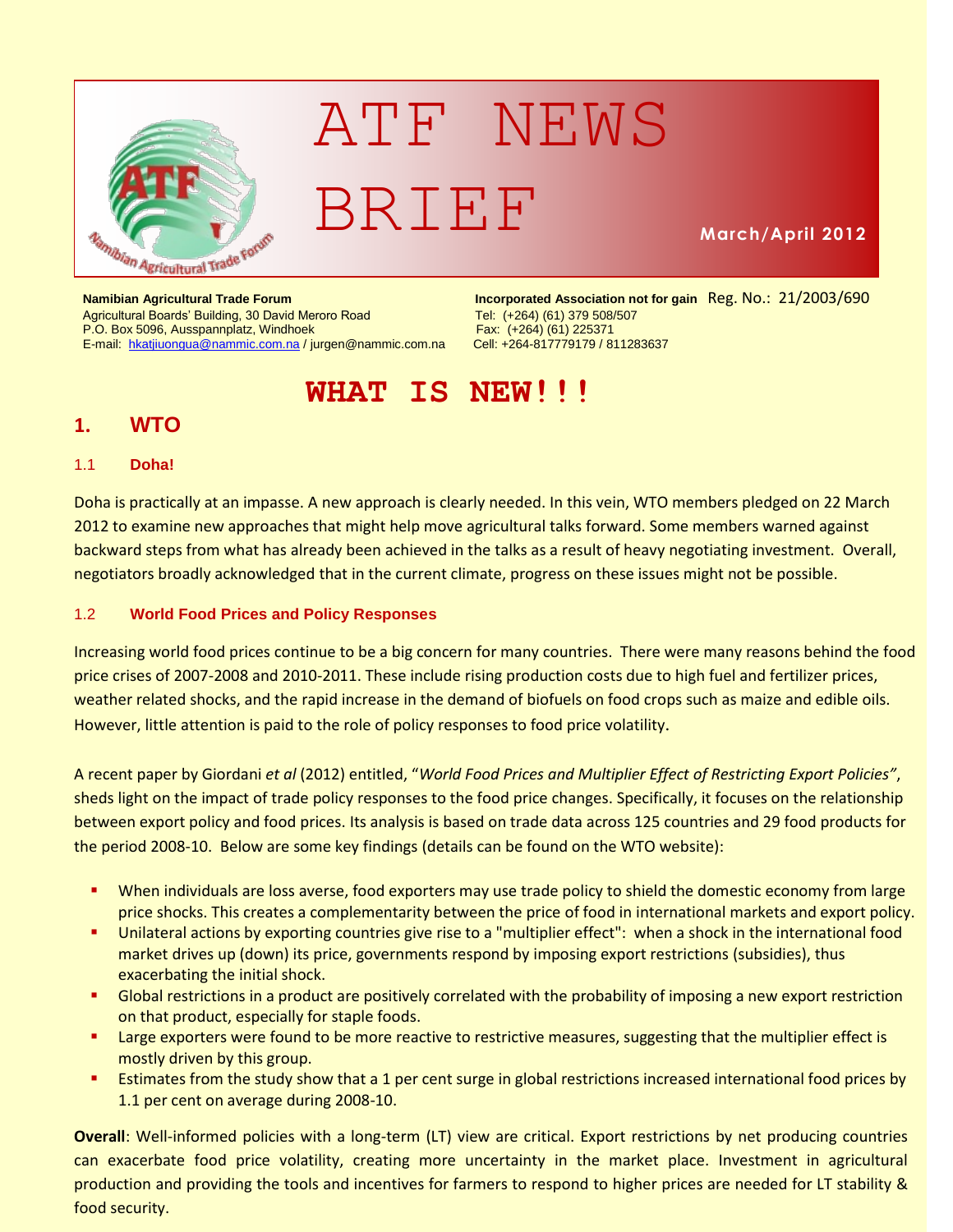## **2. SADC**

Technical meetings are scheduled for May 2012. The meetings will address Custom Union, Trade facilitation, 44<sup>th</sup> Trade negotiation forum and Industrial development. These meeting will serve to prepare for the SADC ministerial meetings scheduled for June 2012.

#### **2.1 Tripartite Free Trade Area: COMESA, EAC & SADC**

Negotiations are on-going. A meeting held in mid-March decided on two technical working groups: (1) Custom Rules and (2) Technical Trade Barriers & Standards. There may be a possible third working group dealing with Rules of Origin. Overall, there appears to be little senior guidance with respect to the process of the Tri-Partite Trade Negotiations. To address this, it was decided that senior official meeting be held simultaneously with the technical working group meetings.

#### **2.2 SADC Economic Partnership Agreements: SADC-EC EPA**

A recent technical working group meeting took place in April 2012 in preparation in preparation of the senior official meeting scheduled in May.

- 1. The SADC-EC EPA negotiations are on-going. The remaining thorny issue for Namibia is fishery. More deliberation on fish dispute issues (e.g. cumulation, rules of origin due to the migratory nature of certain fish species, and right of first refusal) is needed. Namibia notified the members that it was still awaiting the EUs response on the derogation of Tuna, on fish court in the exclusive economic zone (EEZ), and other products of Aquaculture and Mariculture. Other SADC EPA issues on market access include rules of origin and cumulation of ACP countries with overseas countries and territories.
- 2. The SADC EPA technical working group agreed that a collective (vs. individual) approach was necessary in dealing with sensitive tariff issues with the EU. Hence, even if Namibia was individually able to finalize an EPA agreement with the EU, it is impossible in the context of the group framework that the EPA configurations signed.

## **3. SACU**

#### **3.1 Industrial Development Policy**

1. SACUs Development finance institutions (DFIs) met in mid-March to find a focused approach to develop the SACU Industrial Development Policy via cross-border project collaboration. Interests centred on projects with cross-border value addition. Agro-processing featured strongly in the discussion.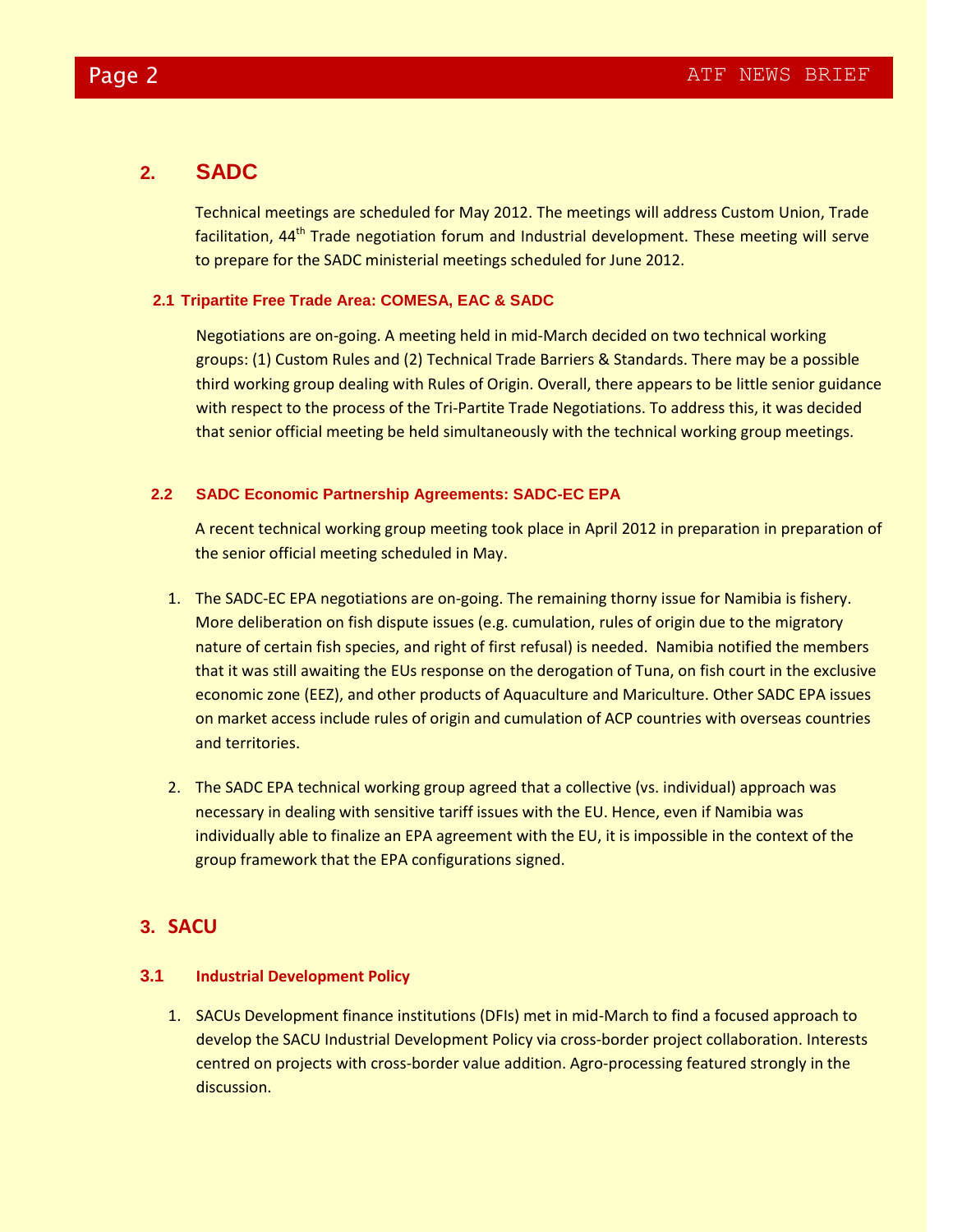- 2. SA and Lesotho formalized respective lists of projects for cross-border collaboration. The other member states have up to June 2012 to submit identified projects. Namibia's Ministry of Trade and Industry indicated its need to consult the private sector. The private sector should add ideas and think of areas where cross-border collaboration and project co-finance via SACU DFIs can benefit respective industries and value chains.
- 3. SACU Commission & Council met beginning December: Key issues discussed pertain to the distribution of the Revenue Sharing Pool. Lesotho got a larger share of the pool than previous years. There are efforts to restructure SACU revenue sharing formula. South Africa contributes over 80% of SACU revenue, but receives the least. SA wants an increased share, and a fairer distribution of SACU's revenue pool.

#### **3.2 Negotiations and Agreements**

#### **3.2.1 SACU India Preferential Trade Agreement (PTA)**

The Indian Government sent a list of products based on the SACU tariff book with an offer of tariff reductions. The offer is currently being considered by the Namibian Customs and Exercise Directorate and the Min. of Finance.

#### **3.2.2 SACU Mercosur ( PTA)**

There is nothing new to report. Negotiations are on-going. Namibia's Biltong producer, Kolswa, is negotiating to import processed meat from Paraguay and Argentina to address its challenge in procuring consistent supply in Namibia.

#### **3.2.3 SACU EFTA Free Trade Agreement (FTA)**

*SACU-EFTA*: The next SACU-EFTA review will be in 2013, but negotiation will be held on the Botswana Namibia Norway agreement. The increase in the beef quota to Norway is conditional on two factors:

- (1) Norway requested SACU to have an increased access for its processed agricultural products exports into the SACU market. SACU is considering the request. Namibian custom authorities met with their Norwegian counterpart, but did not address this request.
- (2) A delegation from Norway indicated that an increase in the requested beef quota in Norway is in essence a political decision. As such, there is a need for Namibia to lobby and convince the Norwegian politicians on the broader economic development impact of the beef quota increase. Some interests groups including well organized farmers' party have political clout in Norway; these groups are against increasing market access for developing countries in the Norwegian market in general. They strongly influence the Norwegian perception and public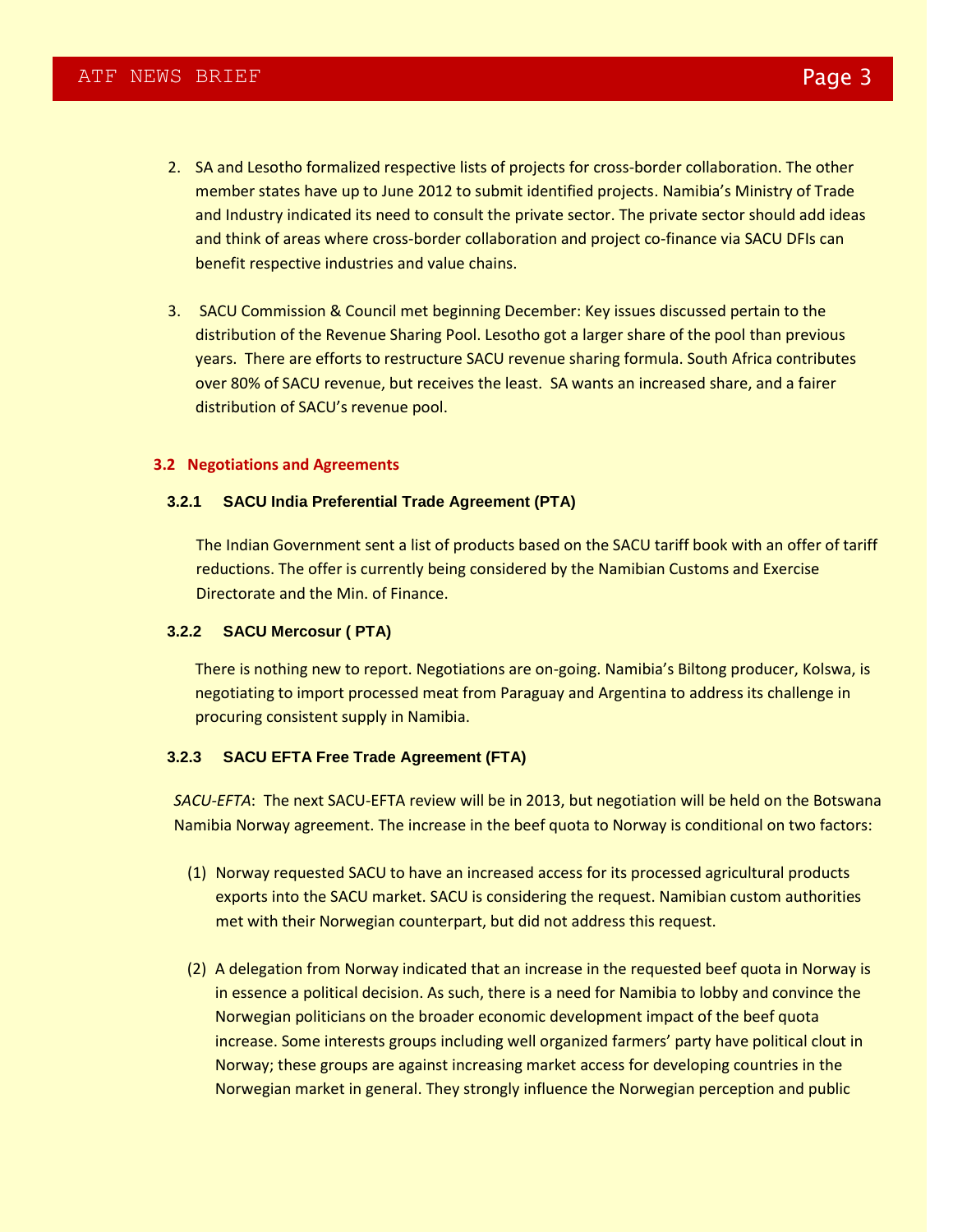opinion. On a practical level, the Namibian government with other key stakeholders need to invite Norwegian politicians to Namibia, dialogue with them to make a strong case on the importance of the livestock sector and the beef industry. This should also involve taking the Norwegian representatives to rural areas and farms to get a better impression of the importance of livestock on the livelihoods of Namibians.

#### **3.2.4 SACU OTHER**

#### **None**

.

#### **3.3 UNITED STATES OF AMERICA**

- 1. According to the US Embassy Economic and Commercial Officer, Mr. Thomas Brouns, Namibia is well underway to become the first country in Africa to have its phytosanitary system of meat inspection certified as generally equivalent by the USDA's Food Safety and Inspection Service (FSIS).
- 2. Mr. Brouns further noted that the USDA continues work diligently on Namibia's request for eligibility to export meat products to the United States and is moving forward with the rule making process. A work plan is completed to move ahead with the proposed rules for FSIS clearance and publication.
- 3. The FSIS is proceeding with the development of the proposed rule with the intent to publish it in the Federal Register attentively by this summer (US Summer: June-August 2012).
- 4. Once the FSIS reviews the public comments and incorporates any additional information into the published final rule, Namibia will supply an official list of the establishments that comply with FSIS requirements so that Namibia would then be eligible to export meat products to the US
- **The health-conscious organic market segment on the US is growing. There is growing demand for** free-range and hormone free meat products. Hence, there is potential for Namibian meat product exporters who are willing to go through the certification process to make profit. The realization of this potential depends among other things on having a smart marketing strategy that is focused on niche markets where consumers are willing to pay a premium for health attributes. Thus, targeting the wealthier consumer base and finding the right distribution channel are important. The fact that the US would allow the importation of bone-in meat has cost-saving implications for Namibian meat exporters.
- It would be wise for potential Namibian meat exporters to start getting the right market information, build contacts and to obtain insightful advice on how best to market to the US meat consumer.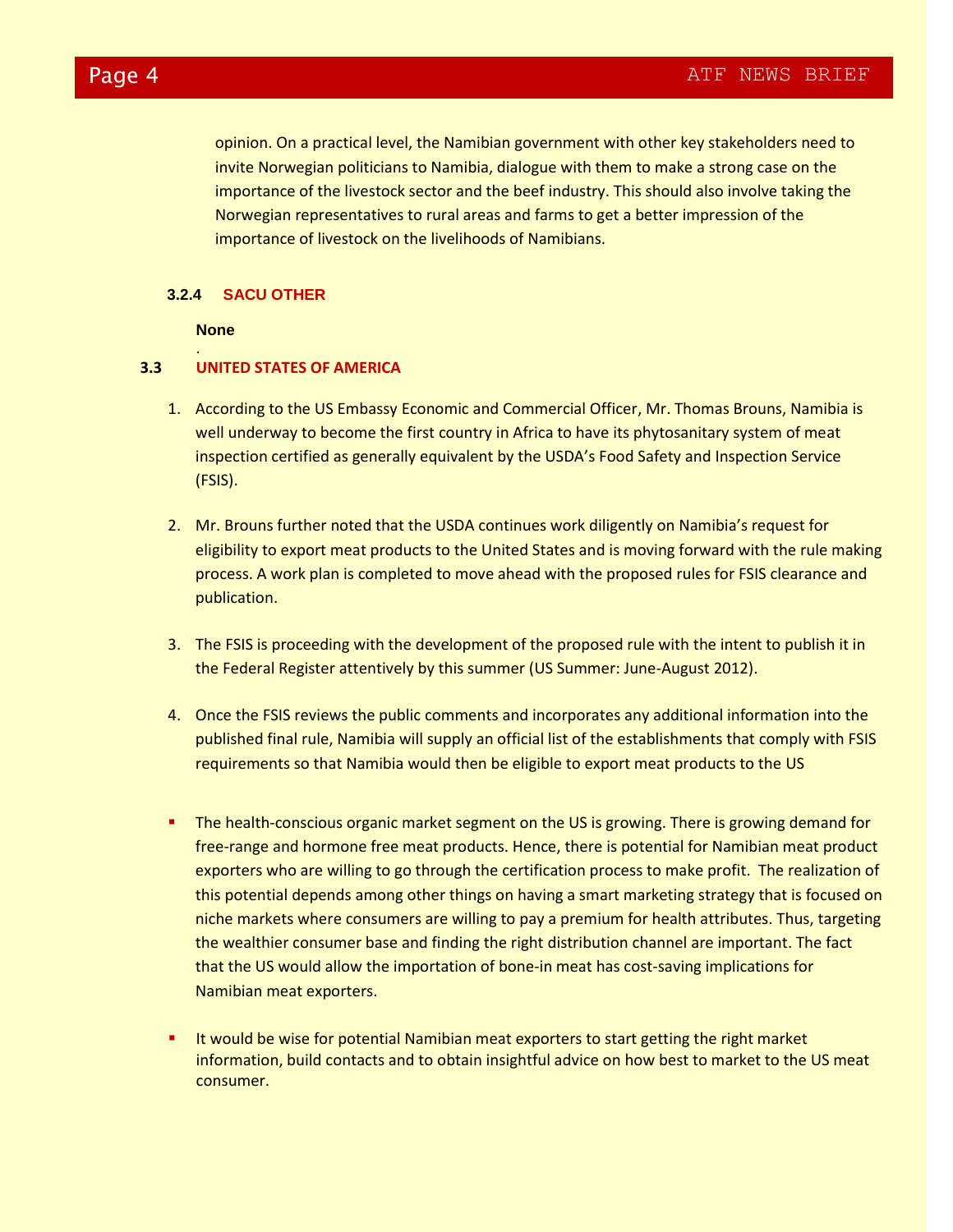#### **World Food Price Situation**



Source: Author. Based on FAO food price data.

- **The meat price index was marginally up in March, partially due to a slight rise of bovine meat** prices.
- **Dairy prices have followed a downward trend because of a rise in supplies in Oceania, EU and N-**America.
- **Maize prices registered some gain. This was supported by low inventories and a strong soybean** market. Wheat changed little as supplies remained ample. Prices of rice recovered somewhat in March, due to large purchases by China and Nigeria.
- **Sugar prices were volatile. India, the EU and Thailand all reported increased output, which** contributed to keeping prices below their high levels of last season. The announcement by India to allow 1 million tonnes more exports also weighed on prices.



Source: FAO. The FAO Food Price Index is a measure of the monthly change in international prices of a basket of food commodities. It consists of the average of five commodity group price indices (representing 55 quotations), weighted with the average export shares of each of the groups for 2002-2004.